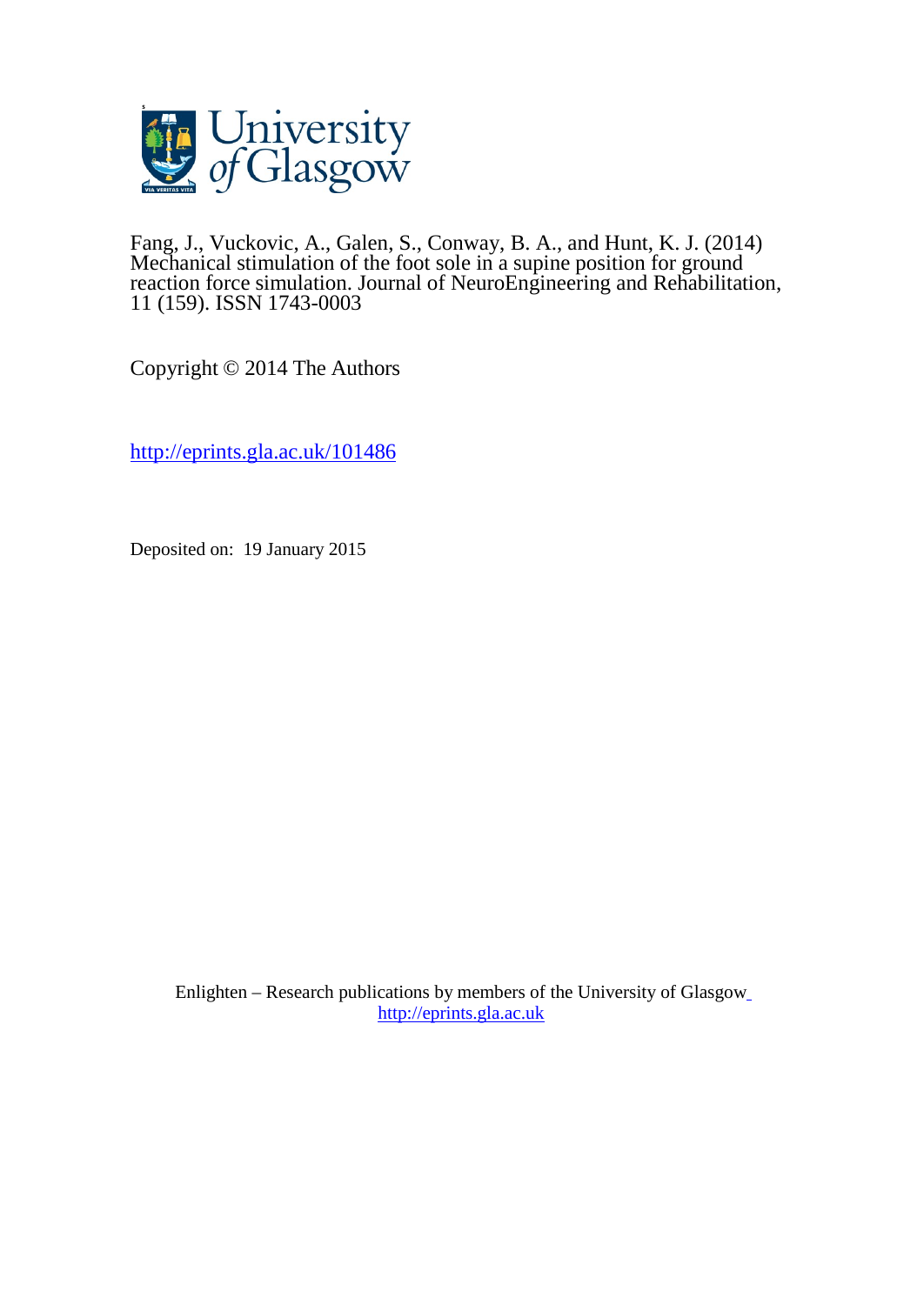

**RESEARCH CHEAR CHEAR CHEAR CHEAR CHEAR CHEAR CHEAR CHEAR CHEAR CHEAR CHEAR CHEAR CHEAR CHEAR CHEAR CHEAR CHEAR** 

# Mechanical stimulation of the foot sole in a supine position for ground reaction force simulation

Juan Fang $^{1,2^*}$ , Aleksandra Vuckovic<sup>2</sup>, Sujay Galen $^{3,4}$ , Bernard A Conway $^3$  and Kenneth J Hunt $^1$ 

# Abstract

Background: To promote early rehabilitation of walking, gait training can start even when patients are on bed rest. Supine stepping in the early phase after injury is proposed to maximise the beneficial effects of gait restoration. In this training paradigm, mechanical loading on the sole of the foot is required to mimic the ground reaction forces that occur during overground walking. A pneumatic shoe platform was developed to produce adjustable forces on the heel and the forefoot with an adaptable timing. This study aimed to investigate the stimulation parameters of the shoe platform to generate walking-like loading on the foot sole, while avoiding strong reflexes.

Methods: This study evaluated this platform in ten able-bodied subjects in a supine position. The platform firstly produced single-pulse stimulation on the heel or on the forefoot to determine suitable stimulation parameters, then it produced cyclic stimulation on the heel and the forefoot to simulate the ground reaction forces that occur at different walking speeds. The ankle angle and electromyography (EMG) in the tibialis anterior (TA) and soleus (SOL) muscles were recorded. User feedback was collected.

Results: When the forefoot or/and the heel were stimulated, reflexes were observed in the lower leg muscles, and the amplitude increased with force. Single-pulse stimulation showed that a fast-rising force significantly increased the reflex amplitudes, with the possibility of inducing ankle perturbation. Therefore a slow-rising force pattern was adopted during cyclic stimulation for walking. The supine subjects perceived loading sensation on the foot sole which was felt to be similar to the ground reaction forces during upright walking. The EMG generally increased with force amplitude, but no reflex-induced ankle perturbations were observed. The mean change in the ankle joint induced by the stimulation was about 1°.

Conclusions: The rate of force increase should be carefully adjusted for simulation of walking-like loading on the foot sole. It is concluded that the dynamic shoe platform provides adjustable mechanical stimulation on the heel and the forefoot in a supine position and has technical potential for simulation of ground reaction forces that occur during walking.

Keywords: Foot sole stimulation, Dynamic shoe platform, Reflex, Ground reaction force simulation

\* Correspondence: [juanfang\\_jane84@126.com](mailto:juanfang_jane84@126.com) <sup>1</sup>

<sup>1</sup> Institute for Rehabilitation and Performance Technology, Division of

Mechanical Engineering, Department of Engineering and Information Technology, Bern University of Applied Sciences, 3400 Burgdorf, Switzerland

<sup>2</sup>Centre for Rehabilitation Engineering, School of Engineering, University of Glasgow, Glasgow, UK

Full list of author information is available at the end of the article



© 2014 Fang et al.; licensee BioMed Central Ltd. This is an Open Access article distributed under the terms of the Creative Commons Attribution License [\(http://creativecommons.org/licenses/by/4.0\)](http://creativecommons.org/licenses/by/4.0), which permits unrestricted use, distribution, and reproduction in any medium, provided the original work is properly credited. The Creative Commons Public Domain Dedication waiver [\(http://creativecommons.org/publicdomain/zero/1.0/](http://creativecommons.org/publicdomain/zero/1.0/)) applies to the data made available in this article, unless otherwise stated.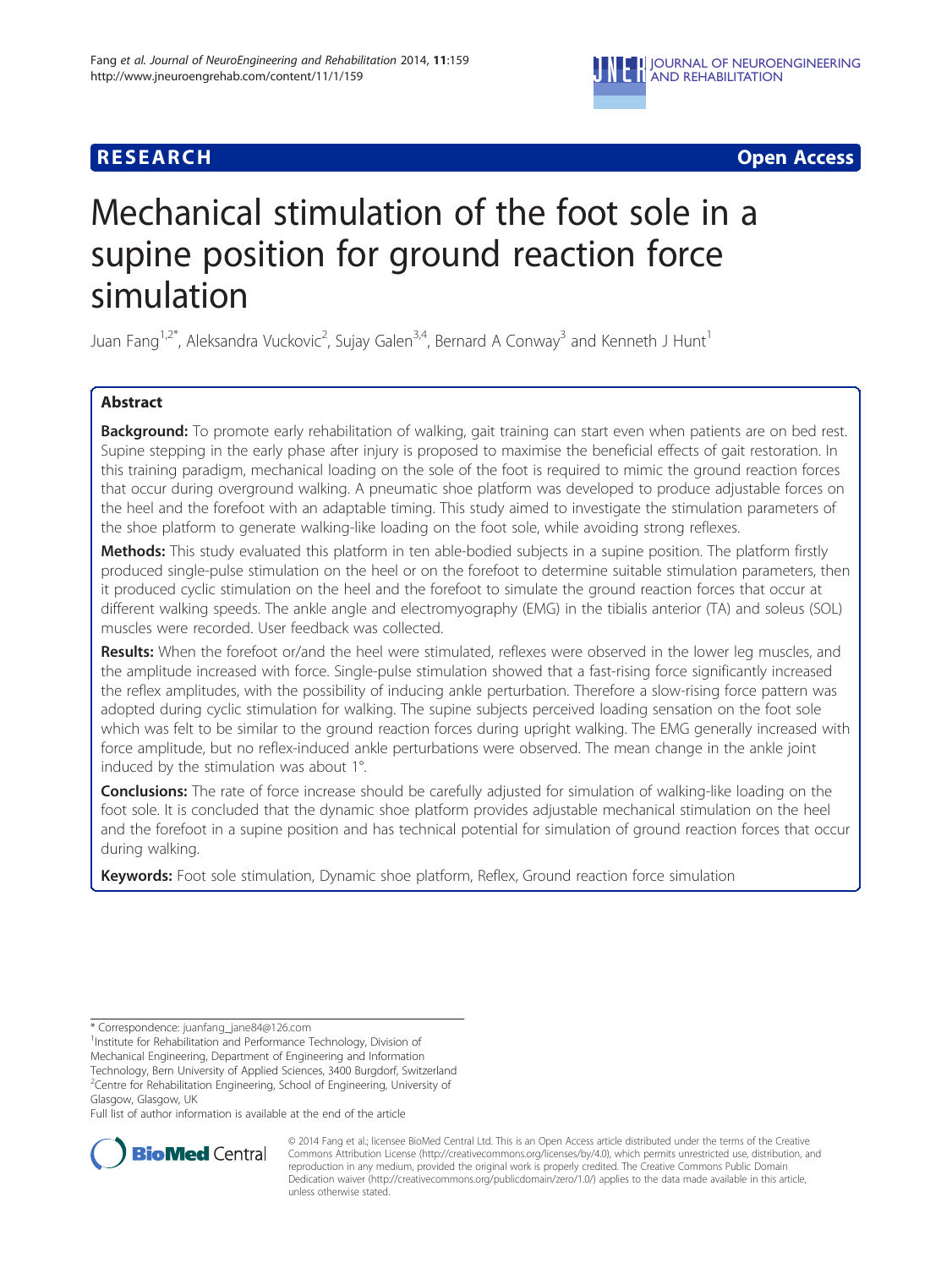# Background

Patients with injury to or disease of the central nervous system often have impaired lower limb function and require bed rest in the acute phase of recovery. In order to provide gait training at this stage, a gait orthosis for early rehabilitation of walking was proposed for stepping in a supine position [[1\]](#page-12-0). This has a linkage system to generate walking-like motion in the lower limbs of a supine subject [[1,2\]](#page-12-0). Effective gait training requires integration of proprioceptive sensory input from the joints of the lower extremity and load interactions between the foot and the ground [[3\]](#page-12-0). Apart from the coordinated leg movement produced by the gait orthosis [[1\]](#page-12-0), suitable stimulation of the load receptors in the lower limbs is another key requirement of such a gait orthosis for successful neurological recovery [[4\]](#page-13-0).

The sensory loading input from the foot sole has an important role in modulating walking patterns and is beneficial for relearning of walking. During overground walking, load receptors in the foot sole detect changes of the body's centre of mass (somatosensory input), which provides proprioceptive feedback for maintenance of balance [\[5](#page-13-0)]. The cutaneous mechanoreceptors on the foot sole further detect ground surfaces [[3\]](#page-12-0), and offer information for modulation of walking patterns [[6\]](#page-13-0). In contrast, when the feet are unloaded, the neural transmission for gait control is disrupted. Air stepping without ground forces on the foot produces walking with variant kinematics [\[7](#page-13-0)]. After spinal cord injury, patients produce increased muscle activity if the limb loading increases during walking training [\[8](#page-13-0)]. In order to practise stepping in a supine position in the gait orthosis described in [\[1](#page-12-0)], an appropriate loading input should thus be implemented to mimic the ground reaction forces that occur during overground walking [[4\]](#page-13-0).

There are several types of device for foot-pressure stimulation, but further investigation is required on the target stimulation pattern and intensity. Vibrating insoles were proposed to stimulate the foot sole for somatosensory feedback via vibrating tactile actuators [\[9,10](#page-13-0)]. Air-inflated boots were designed to apply pressure on the foot sole with increased neuromuscular activation in the lower limbs [\[11\]](#page-13-0). However, these devices were not specifically designed to simulate the ground reaction force patterns. The force was applied simultaneously on the whole foot sole, which is different from the adaptable force pattern during overground walking. To simulate walking-like loading, pneumatic rubber insoles [[12](#page-13-0)] and stimulative shoes [\[13](#page-13-0)] were designed. The pneumatic rubber insoles include two rubber chambers, which take about 0.2 s to produce a target pressure on the foot sole [[12](#page-13-0)]. The stimulative shoe uses a series of cylinder-actuated rods, which allows fast stimulation on the foot sole in less than 0.1 s [[13](#page-13-0)]. During stimulation on the fool sole, too-low intensity, such as slow pressing through rubber chambers, might produce limited haptic sensation, while too strong and fast stimulation might induce reflexes and even reflex-induced movement of the lower limb [\[14,15](#page-13-0)]. The haptic sensation was documented through user feedback [\[12\]](#page-13-0), but the EMG response directly induced by these devices was not reported.

In order to mimic ground reaction forces for users practising gait in a supine position, a dynamic shoe platform was designed in the present work using pneumatic cylinders. It was expected that the mechanical stimulation of the foot soles would produce reflexes, in addition to haptic sensation [[14](#page-13-0)-[16\]](#page-13-0). Strong reflexes might induce ankle movement, resulting in the ankle trajectory deviating from the kinematics that the gait orthosis is programmed to simulate. To facilitate training and to prevent injuries to potential users, the gait orthosis needs to be able to dampen or restrict these strong reflex responses by modulating the force patterns applied to the sole of the foot.

The aim of this work was to investigate the stimulation parameters of the shoe platform for walking-like loading simulation among able-bodied subjects in a supine position. Lower leg muscle activity (EMG) and ankle joint movement in response to mechanical stimulation with different intensities were investigated. The EMG analysis combined with ankle movement recording sought to determine the stimulation parameters for walking simulation, i.e., the intensities that were high enough to produce walking-like load sensation, but not high enough to activate reflex-induced ankle perturbation in terms of substantial change in the ankle joint.

# Methods

# Equipment description

With the aim of mimicking the upward ground reaction force, the shoe platform includes a foot plate and two pressure plates (Figure [1](#page-3-0)). The pressure plates for the heel (0.11 m  $\times$  0.08 m) and forefoot (0.11 m  $\times$  0.07 m) are actuated by cylinders (heel stroke 20 mm, diameter 32 mm; forefoot stroke 10 mm, diameter 25 mm). The cylinder in its neutral state is retracted, applying no loading on the foot sole. When activated by a solenoid valve, the retracted cylinder will extend fully (Figure [2](#page-3-0)) in 0.05 s, resulting in a fast upward movement of the pressure plate. Such upward stimulation in 0.05 s was defined as a fast stimulus. A one-way flow control valve regulates the rising speed of each pressure plate, to fully extend in 0.2 s. Such upward stimulation in 0.2 s was defined as a slow stimulus. Both pressure plates can be controlled independently, so that the platform can be adjusted to stimulate the foot sole with different patterns.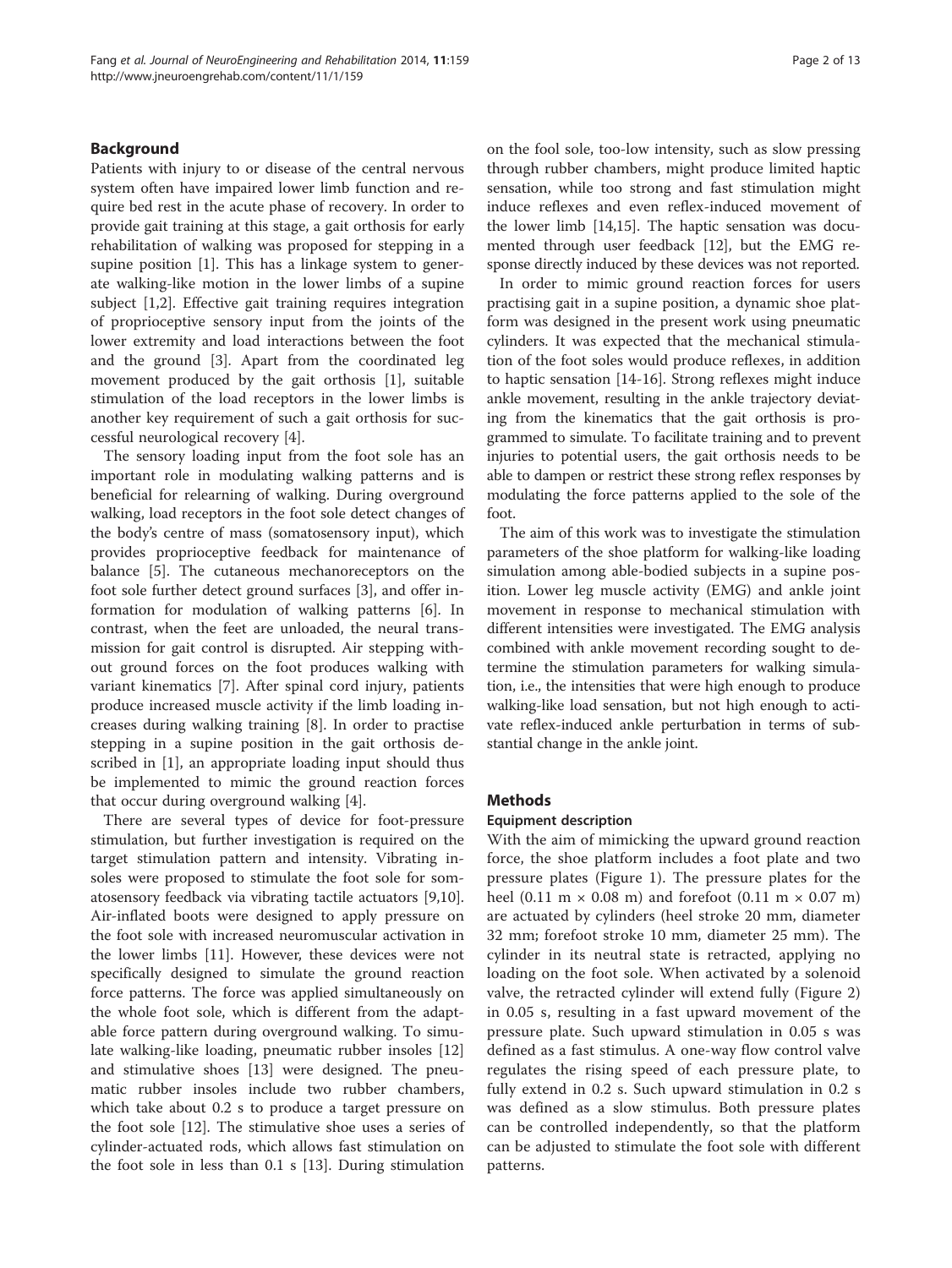<span id="page-3-0"></span>

#### Subjects and measurement devices

Ten able-bodied subjects were recruited (Table [1](#page-4-0)). Ethical approval was obtained from the Ethics Committee for Non Clinical Research, Faculty of Biomedical & Life Sciences, University of Glasgow. Subjects provided written informed consent prior to participation.

Bipolar EMG signals from the tibialis anterior (TA) and soleus (SOL) muscles were recorded by a GTEC amplifier (Guger technologies, Austria) via Matlab/Simulink (the MathWorks, Inc.). The sampling frequency of the EMG recording was 1200 Hz. An ultrasound system (zebris Medical GmbH, Allgäu, Germany) was employed to record foot motion at a frequency of 100 Hz. Three zebris markers were placed at the medial knee joint  $(x_k, y_k)$ , the medial ankle joint  $(x_a, y_a)$  and the first metatarsal head  $(x_m, y_m)$  of the right leg (Figure [3](#page-4-0)). The ankle angle  $\theta_a$ , which was defined as the angle between the shank and the dorsum of the foot, was calculated as:

$$
L_{ka} = \sqrt{(x_k - x_a)^2 + (y_k - y_a)^2}
$$
 (1)

$$
L_{am} = \sqrt{(x_a - x_m)^2 + (y_a - y_m)^2}
$$
 (2)

$$
L_{km} = \sqrt{(x_k - x_m)^2 + (y_k - y_m)^2}
$$
 (3)

$$
\theta_a = \pi + \arccos\sqrt{\frac{L_{ka}^2 + L_{am}^2 - L_{km}^2}{2L_{ka}L_{am}}}
$$
(4)

where  $L_{ka}$ ,  $L_{am}$  and  $L_{km}$  are the lengths between the knee and the ankle, the ankle and the first metatarsal head and the knee and the first metatarsal head, respectively. Reduction of the ankle angle corresponds to dorsiflexion and increase of this angle means plantarflexion.

#### Test procedures

Before the test, the subjects took off their shoes and wore only their socks. They walked overground for several steps for two reasons: i) for the experimenters to confirm that the subjects had a normal gait pattern; ii) for the subjects to remember the sensation during overground walking, which later served as a reference when they provided their feedback on the shoe platform. Then each subject lay down on a mattress, with pillows inserted below the right knee joint. The dynamic shoe platform was fixed on the right foot. The ankle angle was approximately 150°. Minor adjustments were made

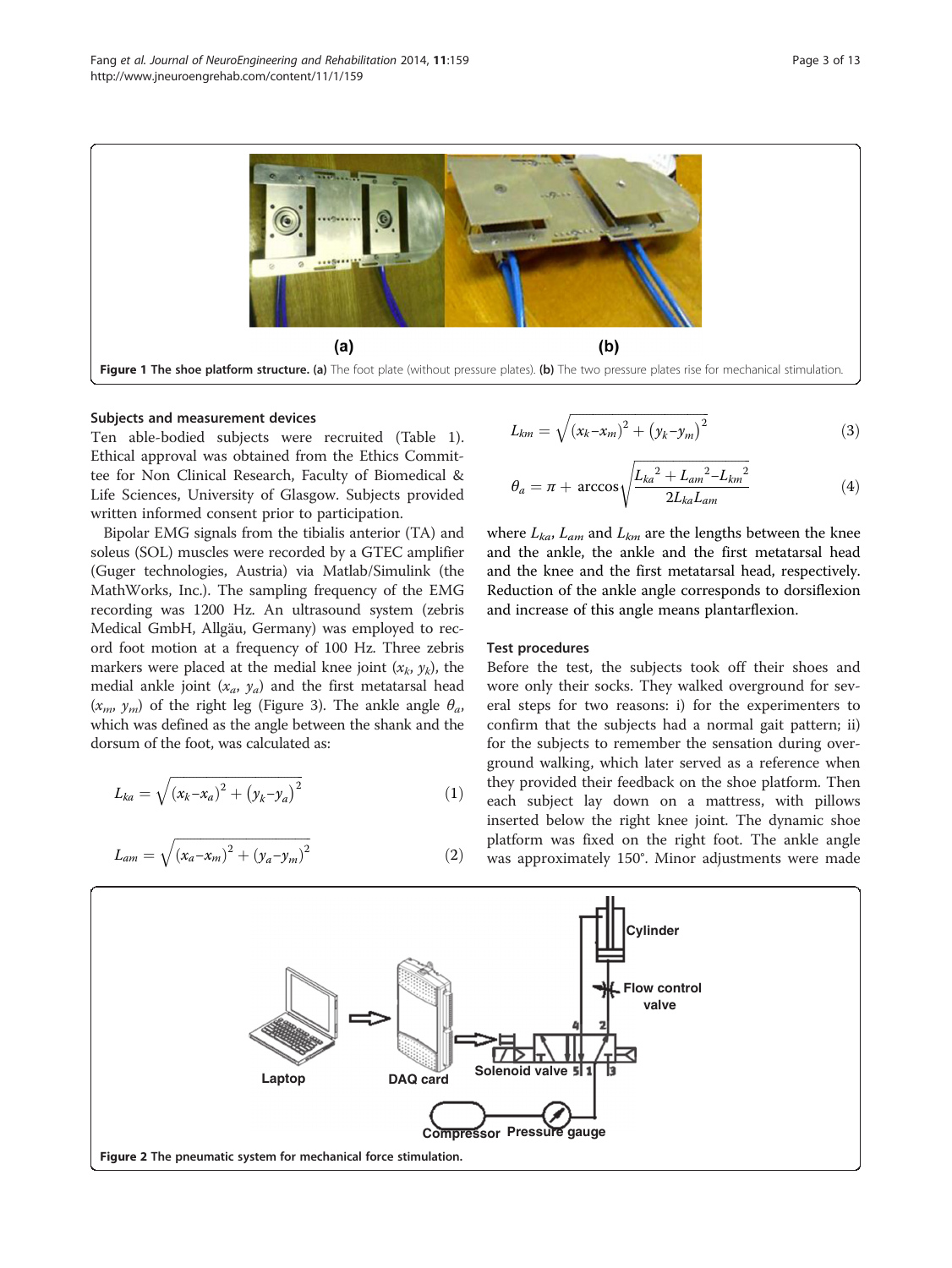<span id="page-4-0"></span>Table 1 Subject information

| Subject         | (yrs) | Age Gender Mass Height | (kq) | (m)  | Foot<br>length<br>(m) | width<br>(m) | Forefoot Hindfoot<br>width<br>(m) |
|-----------------|-------|------------------------|------|------|-----------------------|--------------|-----------------------------------|
| S1              | 27    | F                      | 47   | 1.54 | 0.18                  | 0.08         | 0.05                              |
| S <sub>2</sub>  | 24    | M                      | 53   | 1.6  | 0.2                   | 0.09         | 0.06                              |
| S3              | 27    | F                      | 54   | 1.59 | 0.18                  | 0.1          | 0.06                              |
| S4              | 28    | F                      | 56   | 1.62 | 0.18                  | 0.09         | 0.05                              |
| S <sub>5</sub>  | 30    | M                      | 60   | 1.68 | 0.23                  | 0.1          | 0.07                              |
| S6              | 27    | M                      | 72   | 1.7  | 0.23                  | 0.1          | 0.06                              |
| S7              | 39    | M                      | 72   | 1.73 | 0.2                   | 0.1          | 0.06                              |
| S8              | 28    | M                      | 72.5 | 1.82 | 0.24                  | 0.11         | 0.07                              |
| S <sub>9</sub>  | 29    | M                      | 74   | 1.76 | 0.24                  | 0.1          | 0.06                              |
| S <sub>10</sub> | 24    | M                      | 88   | 1.94 | 0.25                  | 0.1          | 0.08                              |

to ensure that the subject lay comfortably on the mattress during the whole test.

The subject firstly performed maximal dorsiflexion and plantarflexion of the right foot three times to produce reference EMG signals during maximal voluntary contraction (MVC). The subject was then asked to lie relaxed. Four different pneumatic pressures were tested (Table 2). The maximum force was 280 N, which corresponds to approximately 30% to 60% of the recruited subjects' body weight. The force range of 30% to 60% of body weight is similar to the force a patient usually experiences during treadmill training with body weight support [\[17\]](#page-13-0).

The mechanical stimulation test included two sessions: single-pulse stimuli to determine the stimulation parameters and cyclic stimulation to simulate the walking-like loading.

# Single-pulse stimuli

This session evaluated the influence of different parameters of the mechanical stimuli on the muscle response,



Table 2 Force amplitudes at various pneumatic pressures (manufacturer's data<sup>1</sup>)

|    | Pressure (bar) Force on the heel (N) | Force on the forefoot (N) |
|----|--------------------------------------|---------------------------|
|    | 160                                  | 100                       |
| 25 | 200                                  | 125                       |
| ₹  | 240                                  | 150                       |
| 35 | 280                                  | 175                       |
|    |                                      |                           |

1 Available from: [http://www.festo.com/cms/en\\_corp/index.htm.](http://www.festo.com/cms/en_corp/index.htm) Accessed on 20/06/2012.

including the rising speed of the pressure plate (slow and fast), location of the mechanical stimuli (the heel and the forefoot) and the pressure amplitude (2, 2.5, 3 and 3.5 bar). All of these parameters were combined, resulting in 16 types of stimuli taking place in a random order. Each type of stimulus was performed four times. Each stimulus was applied every 30 s and lasted for 0.8 s. The subjects had a 5-minute rest in the middle of the session.

# Walking-like loading simulation

During normal overground walking, the foot sole experiences ground reaction force within the stance phase, i.e., during 60% of the gait cycle. Peak forces occur around heel-strike and toe-off (Figure [4](#page-5-0)(a)). The simplified force pattern in Figure [4\(](#page-5-0)b) was adopted to simulate the ground reaction forces that occur during walking. The simplified walking-like loads during short (2 s) and long (5 s) gait cycles were simulated. For example, to simulate the load occurring in a long gait cycle of 5 s, the heel and the forefoot were activated from 0–2 s and 1–3 s, respectively, in every 5 s interval. For a person with a height of 1.80 m and a step length of 0.85 m, these two selected gait cycles of 2 s and 5 s corresponded to walking speeds of about 3.0 and 1.2 km/h respectively, which are close to normally adopted walking speeds for patients during treadmill training [[18\]](#page-13-0). The four pressures mentioned above (2, 2.5, 3 and 3.5 bar) combined with the two gait cycles resulted in 8 cyclic stimulation tests. Each test started with a 5-second rest, followed by 9 stimulation sequences (9 strikes). After the test, the subjects were asked the questions below so as to collect their feedback:

- 1. Are the locations of the pressure and the force timing (between heel and forefoot) similar to those during normal overground walking?
- 2. Is the walking-like stimulation (speed of force) on the heel and on the forefoot comparable to daily overground walking?
- 3. Do you feel comfortable with the dynamic force application?
- 4. In the case that you don't have a walking-like feeling on your foot sole, please describe the main reason for this.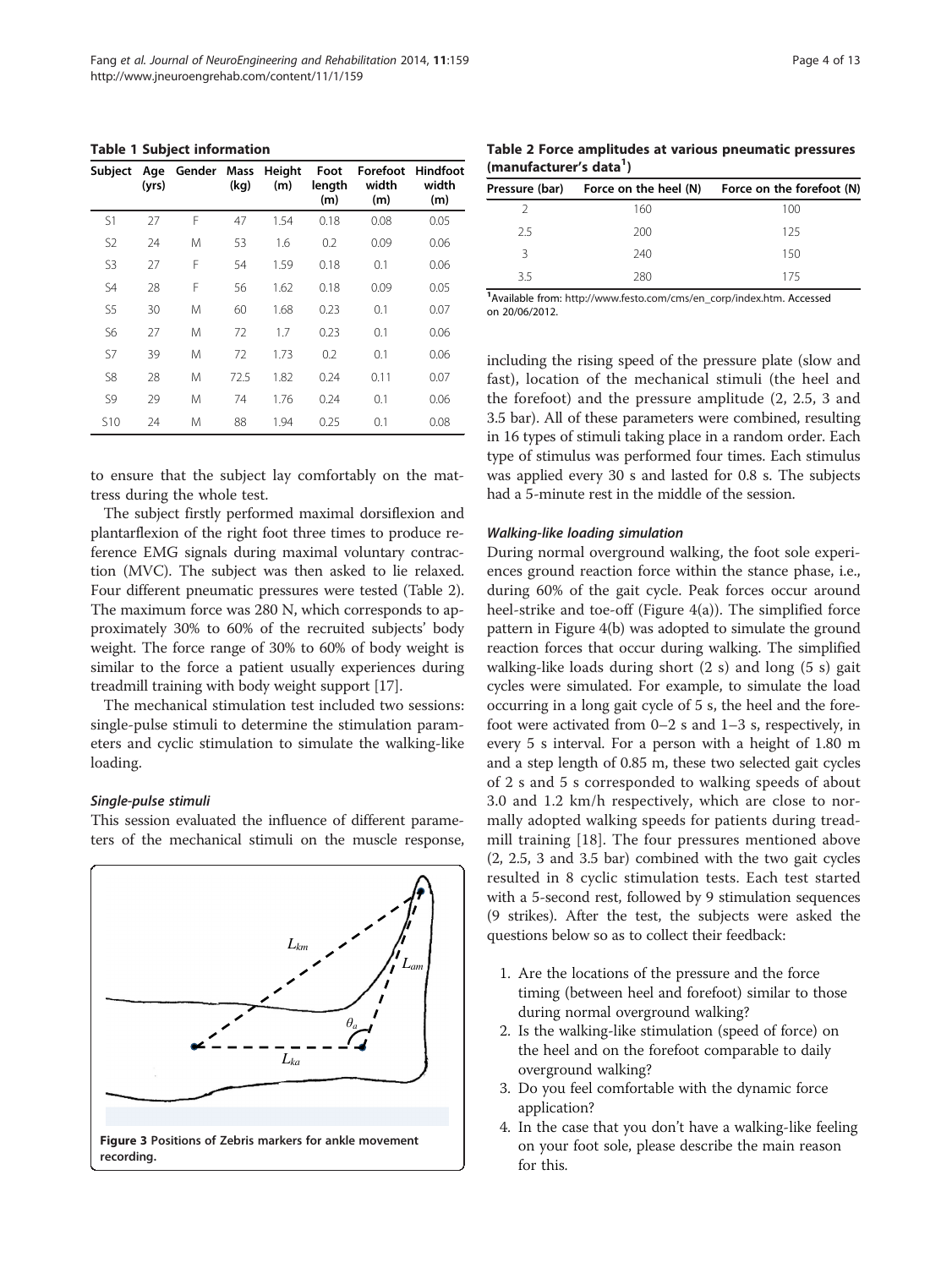<span id="page-5-0"></span>Fang et al. Journal of NeuroEngineering and Rehabilitation 2014, 11:159 Page 5 of 13 http://www.jneuroengrehab.com/content/11/1/159



5. Choose the word that best describes your sensation during the mechanical force stimulation: A. Walking, B. Pressing, C. Punching, D. Jumping, E. None of these.

#### Data analysis

EMG signals were recorded with a band-pass filter (5– 500 Hz) and a notch filter (50 Hz), full-wave rectified and saved synchronously with the trigger signal for the pressure plate stimulation. The EMG data and foot motion recordings were visually observed to remove outliers. EMG data with high background noise were discarded. The foot motion data were further filtered with a window size of 5 to remove noise, and finally smoothed with the loess Matlab function.

For the EMG data during MVC, the RMS amplitude in a 500 ms time window centred at the maximal peak of the EMG signals was calculated [[14,19](#page-13-0)]. The maximal  $MVC<sub>RMS</sub>$  (RMS EMG value during MVC) within the three repetitions was used as the reference for EMG normalisation.

For the EMG data from the single-pulse stimuli, the mean amplitude and standard deviation (SD) of the baseline raw EMG signals during the 0.8 s prior to stimulation were calculated and the reflex threshold was defined as mean  $+$  SD of the baseline EMG [[20\]](#page-13-0). The reflex was deemed to have occurred if the EMG burst after the mechanical stimulation was larger than the threshold for a duration of 10 ms [\[20\]](#page-13-0). Different subjects had different reflex occurrences, which are expressed as a percentage. Each type of stimulus was repeated four times, therefore a reflex occurrence of 25% means that the reflex occurred once in four times and 100% means that the strong reflex occurred all four times.

In order to compare the EMG responses from slow and fast stimuli, the mean RMS values during the mechanical stimulation (0.8 s) at 3.5 bar of all subjects were calculated. Paired-sample one-sided t-tests were performed using SPSS (IBM Corp.) to determine whether the fast stimuli produced significantly higher EMG responses (significance level  $p = 0.05$ ).

During the walking-like loading test, the mean RMS EMG amplitude during the total duration of the mechanical stimulation on the foot sole was calculated and compared to that of a 5 s pre-stimulation period, to investigate the EMG response from the stimulation.

# Results

RMS EMG values for all subjects at rest and during MVC are summarised below (Table [3\)](#page-6-0). During the mechanical stimulation, reflexes with various amplitudes were observed in response to single-pulse stimuli and cyclic walking-load simulation. In the sequel, the EMG curves and the ankle angle traces from four representative subjects are presented in graphs to show typical EMG profiles induced by the mechanical stimuli, while the RMS EMG amplitudes and ankle angles of all the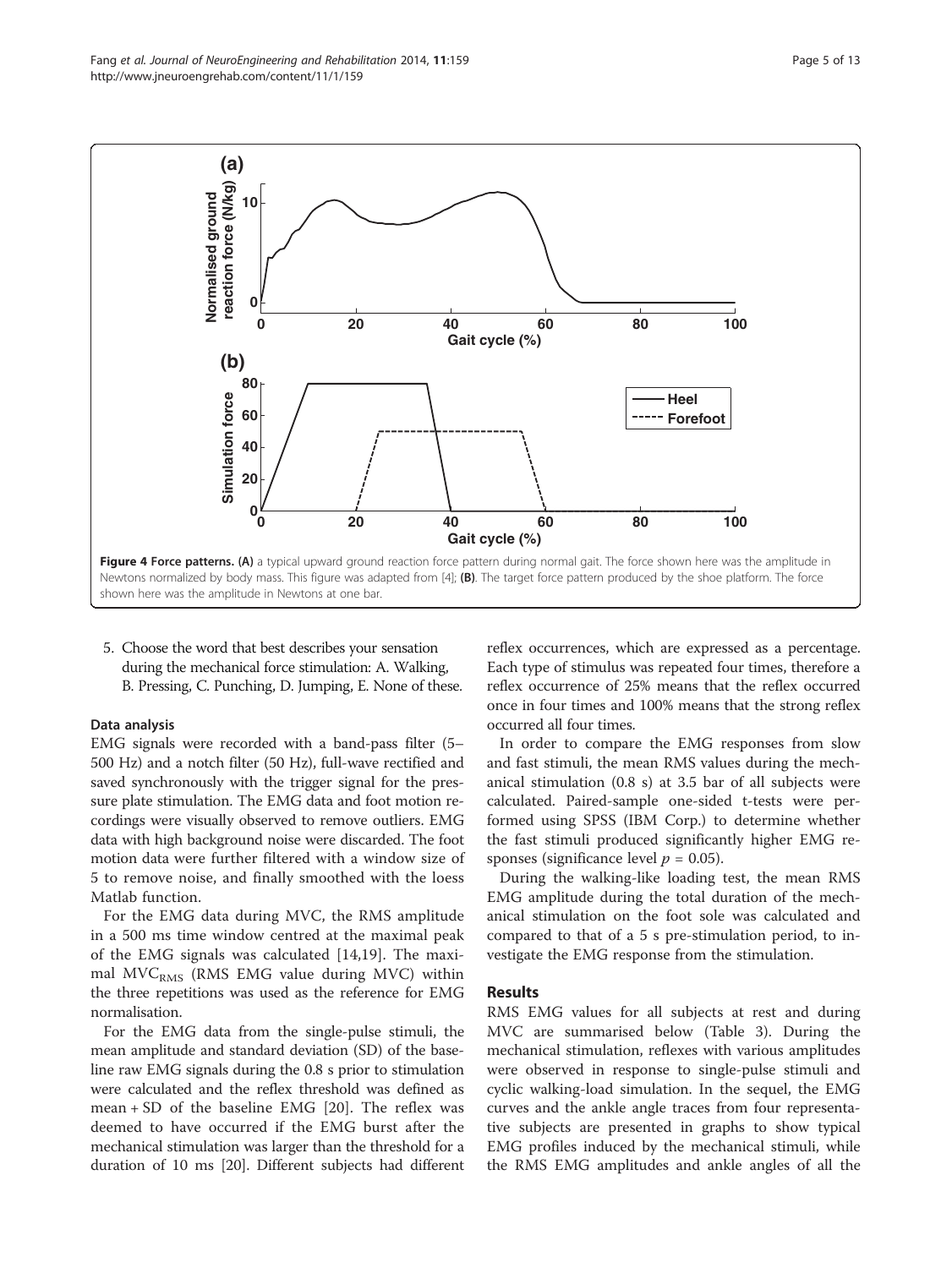<span id="page-6-0"></span>Table 3 RMS EMG values at rest and during MVC  $(\mu V)$ 

| Subject        |                 | Rest            | MVC                |                   |  |
|----------------|-----------------|-----------------|--------------------|-------------------|--|
|                | <b>TA</b>       | SOL             | ТA                 | SOL               |  |
| S1             | 1.16            | 1.11            | 162.81             | 126.52            |  |
| S <sub>2</sub> | 1.24            | 1.46            | 347.23             | 91.43             |  |
| S3             | 1.86            | 1.52            | 211.12             | 54.08             |  |
| S4             | 1.29            | 1.75            | 69.16              | 74.23             |  |
| S <sub>5</sub> | 1.07            | 1.03            | 255.32             | 31.28             |  |
| S6             | 1.01            | 1.05            | 100.04             | 66.12             |  |
| S7             | 1.15            | 1.58            | 220.45             | 115.57            |  |
| S8             | 1.35            | 1.05            | 109.36             | 31.91             |  |
| S9             | 1.04            | 1.18            | 97.78              | 50.26             |  |
| <b>S10</b>     | 1.41            | 1.49            | 318.28             | 47.53             |  |
| $Mean + SD$    | $1.26 \pm 0.25$ | $1.32 \pm 0.27$ | $189.16 \pm 97.33$ | $68.89 \pm 33.08$ |  |

subjects under different pressures are presented as mean values in tables and bar plots.

#### Single-pulse stimuli

This test includes stimulation with the pressure plate rising slowly (slow stimuli) and quickly (fast stimuli).

# (a) Slow stimuli

When the pressure plate took 0.2 s to reach full extension for mechanical stimulation, reflexes were observed in one or both of the lower leg muscles. Heel stimulation at 2 bar produced a weak reflex in the SOL (amplitude: 20.2% of  $MVC<sub>RMS</sub>$ ) in subject S3 (Figure 5(a)). When the pressure increased to 3.5 bar, a larger EMG burst

Forefoot stimulation induced EMG bursts in the same lower leg muscles as the heel stimulation, but the rise of the forefoot plate increased the ankle angle. For S3, forefoot stimulation at 3.5 bar produced a reflex in the SOL (Figure [6\(](#page-7-0)a)) with a similar amplitude to that induced by heel stimulation at 3.5 bar (Figure 5(b)). Forefoot stimulation increased the ankle angle gradually by 0.8°. As well as EMG bursts in the SOL, some subjects showed TA activation from the mechanical stimulation. Subject S4 (Figure [6](#page-7-0)(b)) had both the TA and SOL activated by the forefoot stimulation.

Slow stimuli on the foot sole produced limited reflexes in seven out of ten subjects (Table [4\)](#page-7-0). Subjects S1, S3 and S7 had reflexes in the SOL only, S6 and S10 had increased muscle activity in the TA only, while S2 and S4 had EMG increases in both muscles. Subject S3 had the highest reflex occurrence in the SOL, while S4 had most reflex in the TA. Slow stimuli on the heel induced slightly more reflex activity than that on the forefoot (Table [4](#page-7-0)). The mean RMS EMG amplitudes during the four repetitions of slow stimuli at 3.5 bar for all subjects are presented in Table [5.](#page-8-0) It can be seen that all subjects had small RMS EMG amplitudes (less than 4.5% of  $MVC<sub>RMS</sub>$ ). The change of the stimulation position from the heel to the forefoot was not found to change the muscle activated. The mean RMS EMG values during slow stimuli for all the subjects at four pressures are

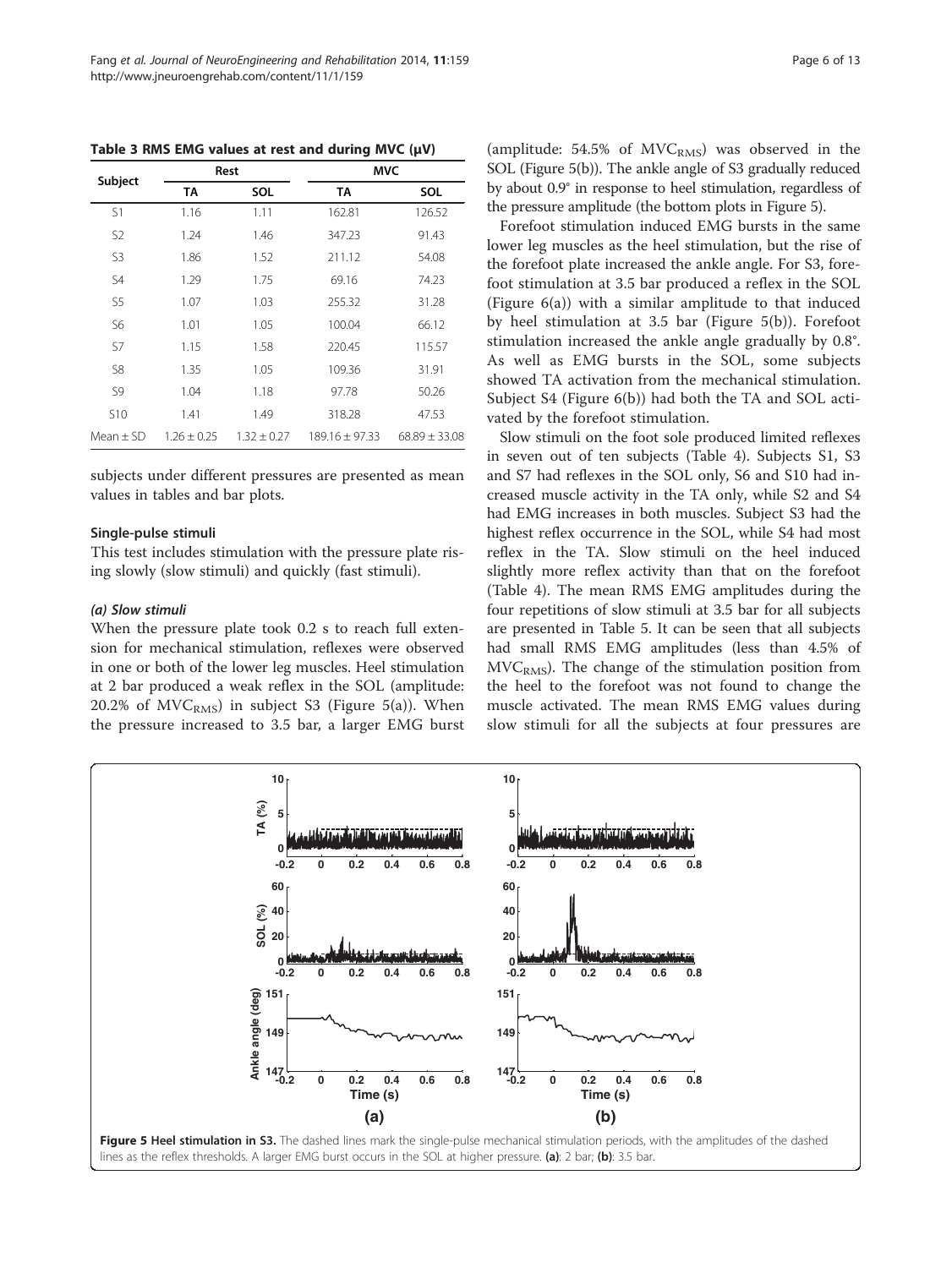<span id="page-7-0"></span>



| Table 4 Reflex occurrence (%) for foot sole stimulation |
|---------------------------------------------------------|
|---------------------------------------------------------|

|                 |                | Slow stimuli   |             |                | Fast stimuli |
|-----------------|----------------|----------------|-------------|----------------|--------------|
| <b>Subjects</b> | <b>Muscles</b> | Heel           | Forefoot    | Heel           | Forefoot     |
|                 | <b>TA</b>      | $\overline{0}$ | $\mathbf 0$ | 100            | 100          |
| S1              | SOL            | 25             | $\mathbf 0$ | 100            | 100          |
|                 | <b>TA</b>      | 0              | 25          | 25             | 50           |
| S <sub>2</sub>  | SOL            | 75             | 75          | 100            | 100          |
|                 | <b>TA</b>      | $\Omega$       | $\mathbf 0$ | 100            | 50           |
| S3              | SOL            | 100            | 100         | 50             | 25           |
|                 | <b>TA</b>      | 75             | 50          | 100            | 100          |
| S4              | SOL            | 50             | 25          | 100            | 100          |
|                 | <b>TA</b>      | $\Omega$       | $\Omega$    | 50             | 75           |
| S5              | SOL            | 0              | $\mathbf 0$ | 100            | 25           |
|                 | <b>TA</b>      | 50             | 25          | 100            | 100          |
| S6              | SOL            | $\Omega$       | $\Omega$    | 25             | $\Omega$     |
|                 | <b>TA</b>      | 0              | 0           | 100            | 100          |
| S7              | SOL            | 25             | $\mathbf 0$ | 100            | 100          |
|                 | <b>TA</b>      | $\Omega$       | 0           | 50             | $\mathbf 0$  |
| S8              | SOL            | $\Omega$       | $\Omega$    | 100            | $\Omega$     |
|                 | <b>TA</b>      | $\Omega$       | $\mathbf 0$ | $\overline{0}$ | $\Omega$     |
| S9              | SOL            | $\Omega$       | 0           | $\mathbf 0$    | 0            |
|                 | <b>TA</b>      | 25             | 0           | 100            | 100          |
| <b>S10</b>      | SOL            | 0              | $\mathbf 0$ | 75             | 50           |

presented in Figure [7](#page-8-0). It can be observed that higher forces generally produced a higher EMG response.

The extension of the pressure plates applied forces on the foot sole, and also moved the ankle joint. During the mechanical stimulation, the heel or forefoot pressure plate dorsiflexed or plantarflexed the ankle joint, which reduced or increased the ankle angle, respectively (Table [6](#page-8-0)). The mean angle change of all the subjects was about 1°, irrespective of the pneumatic pressure.

# (b) Fast stimuli

When the pressure plate was adjusted to achieve full extension in 0.05 s, reflexes were observed in nine out of ten subjects. Three of them showed reflex-induced ankle movements.

For S3, a fast stimulus at 2 bar induced a large EMG burst (amplitude:  $186\%$  of MVC<sub>RMS</sub>) in the SOL (Figure [8](#page-9-0)(a)). Furthermore, the TA was activated by the fast stimulus with an amplitude of 8% of  $MVC<sub>RMS</sub>$ . A higher pressure and a faster rising speed of the pressure plate both increased the EMG activity. Comparing Figures [8](#page-9-0)(a) and [5](#page-6-0)(b) with Figure [5](#page-6-0)(a) shows that an increased rising speed of the pressure plate had a larger influence on the muscle response.

Apart from the increased muscle activity, some subjects had additional ankle perturbations in response to a fast stimulus. In contrast to S3, Subject S6 readily had TA activation from the mechanical stimulation. Heel stimulation at 3.5 bar produced a strong reflex in the TA (amplitude: 197% of  $MVC<sub>RMS</sub>$ ) with double bursts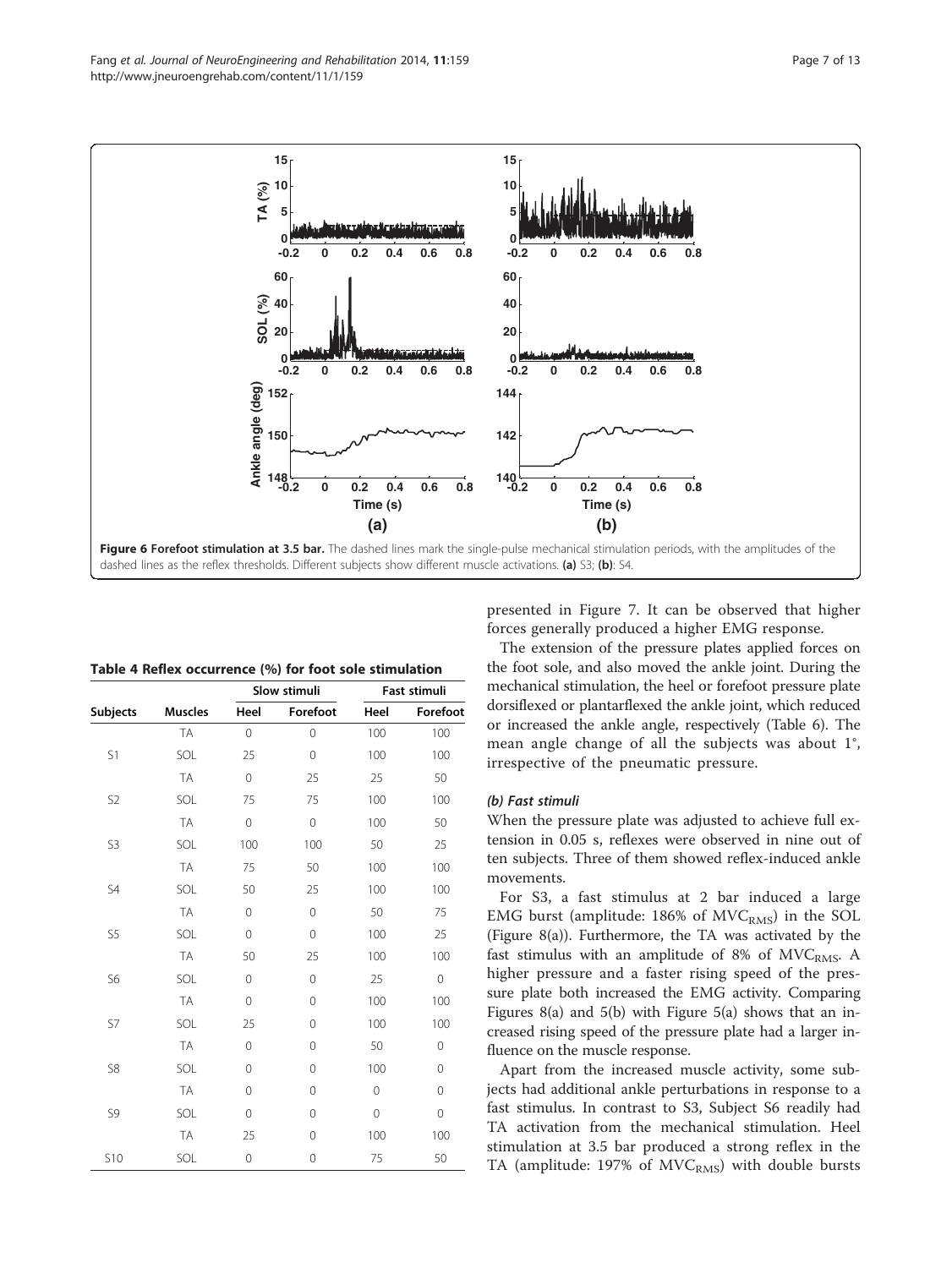<span id="page-8-0"></span>Table 5 Mean RMS EMG values during slow stimuli at 3.5 bar (% $MVC<sub>RMS</sub>$ )

| Subject         | <b>Heel stimulation</b> |                 | <b>Forefoot stimulation</b> |                 |
|-----------------|-------------------------|-----------------|-----------------------------|-----------------|
|                 | TA                      | SOL             | TA                          | SOL             |
| S1              | 0.91                    | 1.14            | 0.89                        | 1.05            |
| S <sub>2</sub>  | 0.46                    | 3.12            | 0.89                        | 2.30            |
| S <sub>3</sub>  | 1.19                    | 3.42            | 1.20                        | 4.02            |
| S4              | 3.21                    | 2.77            | 2.48                        | 2.21            |
| S <sub>5</sub>  | 1.70                    | 2.37            | 1.07                        | 2.06            |
| S6              | 4.41                    | 2.02            | 3.26                        | 2.10            |
| S7              | 2.89                    | 2.41            | 2.98                        | 1.33            |
| S8              | 1.51                    | 2.73            | 1.53                        | 2.38            |
| S9              | 1.38                    | 1.19            | 1.31                        | 1.22            |
| S <sub>10</sub> | 3.50                    | 1.85            | 0.52                        | 1.01            |
| $Mean + SD$     | $2.12 \pm 1.30$         | $2.30 \pm 0.76$ | $1.61 \pm 0.95$             | $1.97 \pm 0.90$ |

(Figure [8](#page-9-0)(b)). The heel pressure plate reduced the ankle angle by about 2.3° in S6. Furthermore, an additional change of 1° in the ankle angle (marked with a dashed arrow) was observed and was considered as an additional perturbation induced by the strong reflex. Such reflex-induced ankle movements were also observed in subjects S3 and S7.

The reflex occurrence for all the subjects in response to fast stimuli at 3.5 bar are also presented in Table [4](#page-7-0). Similar to slow stimuli, fast stimuli on the heel brought more reflex activity than on the forefoot and TA was more easily activated than SOL. However, fast stimuli increased the reflex occurrence. Subjects S1, S4 and S7 had reflexes for every fast stimulus. The mean RMS EMG values during fast stimuli for all the subjects at four pressures are presented in Figure [9.](#page-9-0) It can be observed that higher forces generally produced a higher EMG response.



|         | <b>Forefoot stimulation</b> |
|---------|-----------------------------|
| $-1.98$ | 2.37                        |
| $-1.41$ | 0.51                        |
| $-1.08$ | 0.89                        |
| $-1.15$ | 1.42                        |
| $-0.46$ | 0.61                        |
| $-2.45$ | 0.89                        |
| $-1.81$ | 1.15                        |
| $-1.44$ | 1.14                        |
| $-0.97$ | 0.91                        |
| $-0.51$ | 0.82                        |
|         |                             |

Mean + SD  $-1.33 + 0.63$  1.07 + 0.53

Table 6 The ankle angle change (degrees) induced by

The mean RMS EMG amplitudes during fast stimuli at 3.5 bar for all subjects are presented in Table [7.](#page-9-0) Compared to slow stimuli (Table 5), much higher RMS EMG amplitudes were observed if the pressure plate rose quickly, with the maximal RMS amplitude up to 17% and 13% of  $MVC<sub>RMS</sub>$  in the TA and the SOL, respectively. Pairwise comparisons were carried out on the four experimental conditions reported in Tables 5 and [7](#page-9-0) to determine whether the fast stimuli produced higher mean EMG responses. For this analysis, the four conditions tested (Heel-TA, Heel-SOL, Forefoot-TA, Forefoot-SOL) were considered as separate experiments. P-values from paired-sample one-sided t-tests are shown for each condition in the bottom row of Table [7](#page-9-0): for three of the conditions (Heel-TA, Heel-SOL and Forefoot-SOL), the fast stimuli produced significantly higher EMG responses while the remaining condition (Forefoot-TA) showed a trend for a higher EMG response.

#### Walking-like loading simulation

As the reflex-induced ankle movements observed during fast stimuli should be avoided during walking training, the stimulation pattern with slow stimuli, i.e., the pressure plate fully extended in 0.2 s, was used to simulate walking-like loading.

As expected, mechanical stimulation with the walkinglike loading patterns increased the muscle activity, with the EMG responses of representative subject S2 shown in Figures [10](#page-10-0) and [11.](#page-10-0) Simulation of the loading during the long gait cycle, even at 2 bar (Figure [10](#page-10-0)), gave observable EMG bursts in the SOL. The simulation for the short gait cycle, even at 3.5 bar (Figure [11](#page-10-0)), increased the EMG without strong reflexes or reflex-induced ankle movement. The SOL had increased EMG corresponding to the rise of each pressure plate. The ankle angle changes induced by the cyclic mechanical stimulation were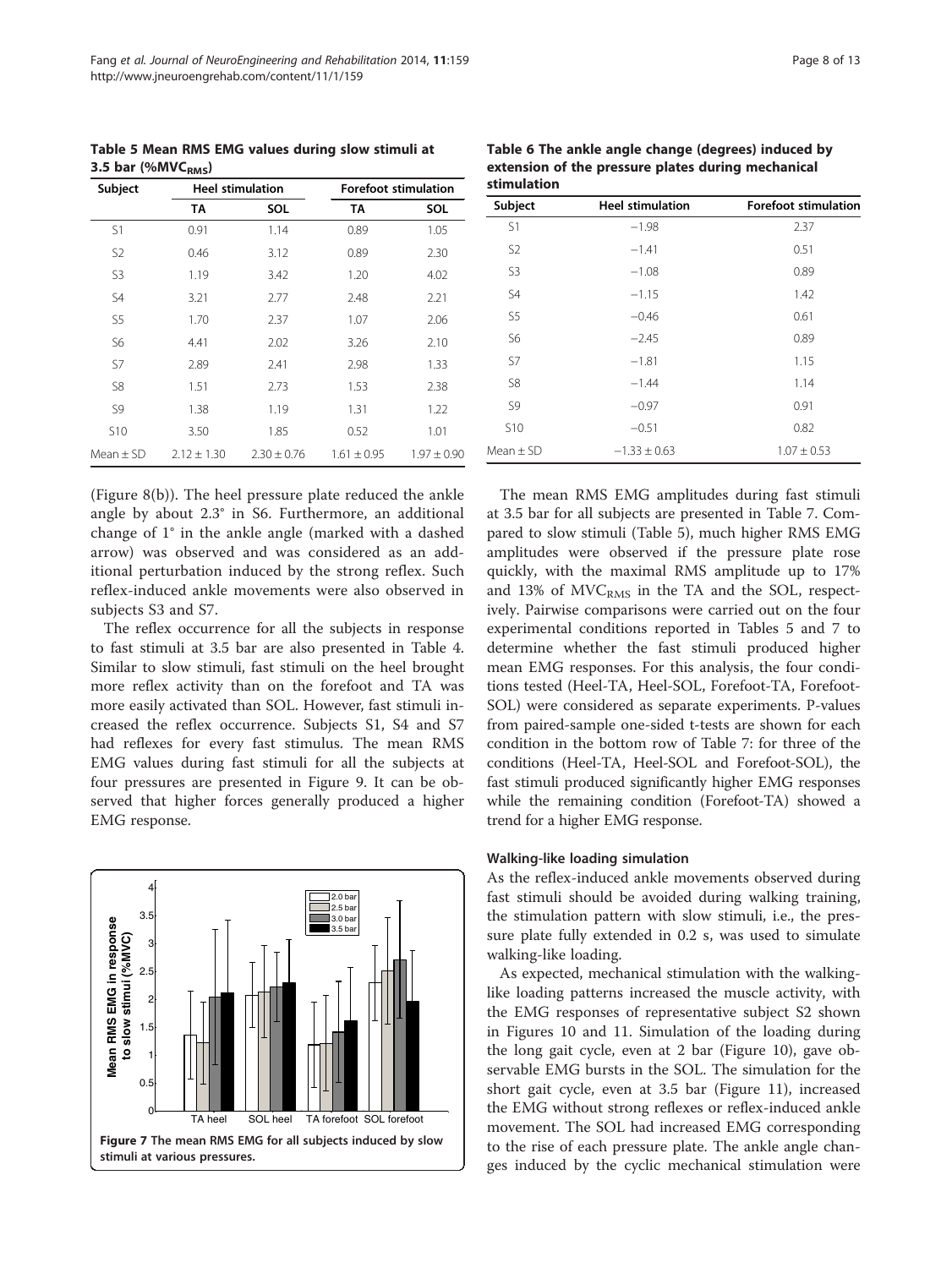<span id="page-9-0"></span>

about 1.3° from heel stimulation and about 0.7° from forefoot stimulation in S2 (the bottom plots in Figures [10](#page-10-0) and [11](#page-10-0)). These results were similar to those during the single-pulse stimuli shown in Table [6](#page-8-0).

Nine of the ten subjects had increased muscle activity during stimulation, compared to the resting situation. The mean RMS EMG amplitudes during walking-like loading simulation at variable pressures relative to the resting state for the nine subjects are presented in Figure [12](#page-11-0). It can be seen that a higher pressure induced a larger EMG response, with the largest amplitude occurring in the SOL during the simulation of the load for the short gait cycle, and the smallest amplitudes observed in the TA during the simulation of the long gait cycle.

All ten subjects felt cyclic force patterns on the foot sole and reported a stronger loading sensation if a higher pressure was applied. Nine subjects thought the shoe platform had the right location of stimulation for walking



Table 7 Mean RMS EMG values during fast stimuli at 3.5 bar (% $MVC<sub>RMS</sub>$ )

| Subject         |                 | <b>Heel stimulation</b> | <b>Forefoot stimulation</b> |                 |
|-----------------|-----------------|-------------------------|-----------------------------|-----------------|
|                 | ТA              | SOL                     | TA                          | SOL             |
| S1              | 1.17            | 2.11                    | 8.82                        | 6.58            |
| S <sub>2</sub>  | 0.49            | 6.68                    | 0.46                        | 2.63            |
| S3              | 3.52            | 13.34                   | 1.32                        | 8.02            |
| S4              | 7.86            | 6.75                    | 3.31                        | 2.65            |
| S5              | 6.52            | 3.23                    | 2.88                        | 4.61            |
| S6              | 13.78           | 2.16                    | 17.00                       | 1.96            |
| S7              | 11.67           | 4.83                    | 1.58                        | 1.95            |
| S8              | 1.73            | 4.87                    | 1.65                        | 4.39            |
| S9              | 1.47            | 1.27                    | 1.45                        | 1.29            |
| S <sub>10</sub> | 11.19           | 8.36                    | 0.67                        | 1.88            |
| $Mean + SD$     | $5.94 \pm 4.97$ | $5.36 \pm 3.64$         | $3.91 \pm 5.19$             | $3.60 \pm 2.25$ |
| p-values        | 0.0054          | 0.0064                  | 0.0808                      | 0.0117          |

P-values are for comparisons with means in Table [4](#page-7-0).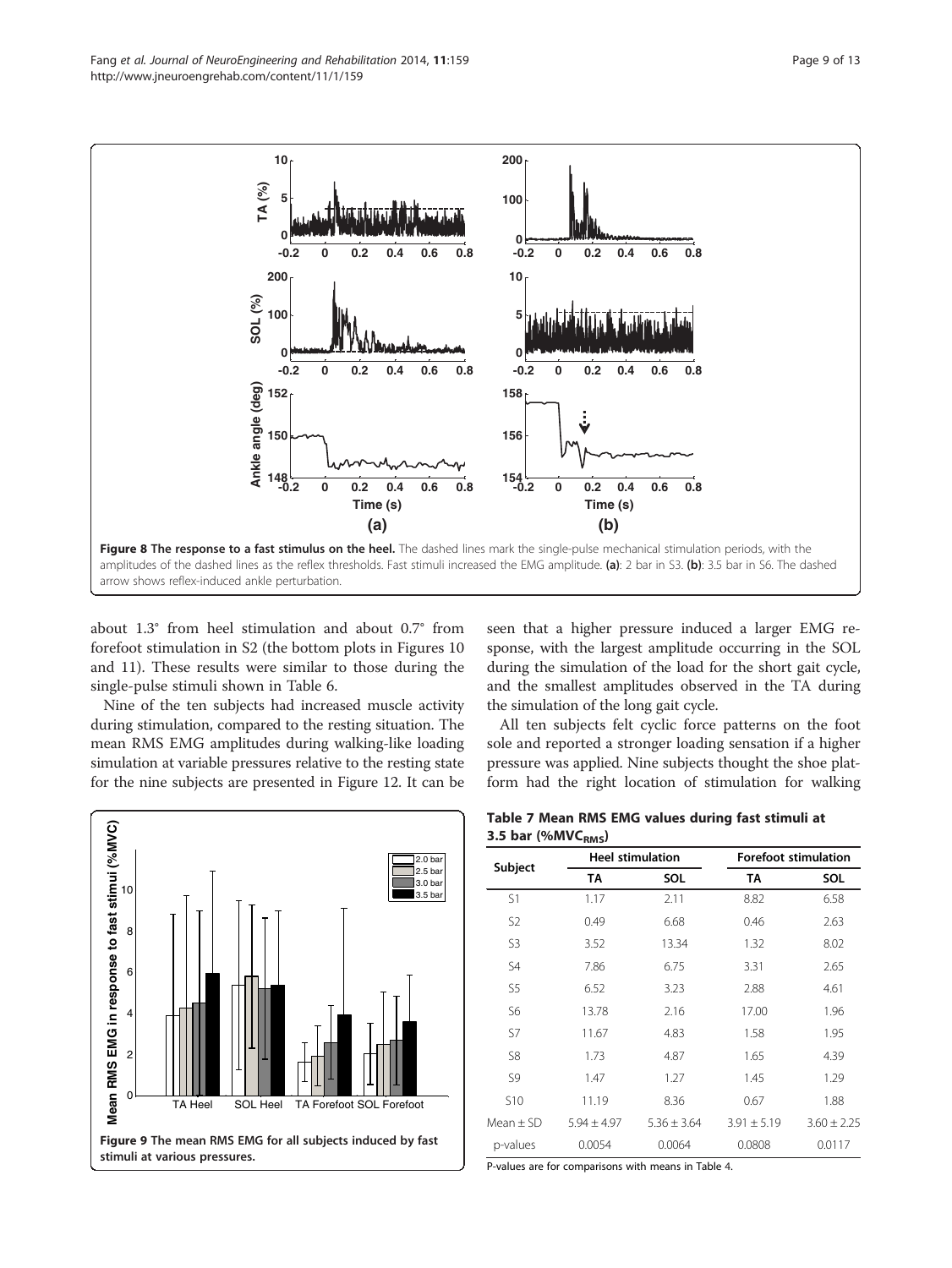<span id="page-10-0"></span>

simulation, while one subject S6 thought the force on the top of the foot caused by the Velcro straps made the feeling different from walking. Subjects 1–4, 7 and 8 thought the stimulation had force timing similar to walking. Among the four subjects who perceived timings different from walking, Subjects 6 and 10 thought the delay between the heel and forefoot stimulation was too long during the simulation of the load for the long gait cycle, while Subjects 5 and 9 found it hard to express why they felt different. Subjects 1–6 and 8 considered the rising speed of force on both the heel and the forefoot to be similar to overground walking; Subjects 7 and 10 thought the force on the heel had a better feeling than that on the forefoot, while one subject S9 thought the force on the forefoot felt better. Seven subjects thought the shoe platform was comfortable to use while Subjects 2, 9 and 10 were neutral

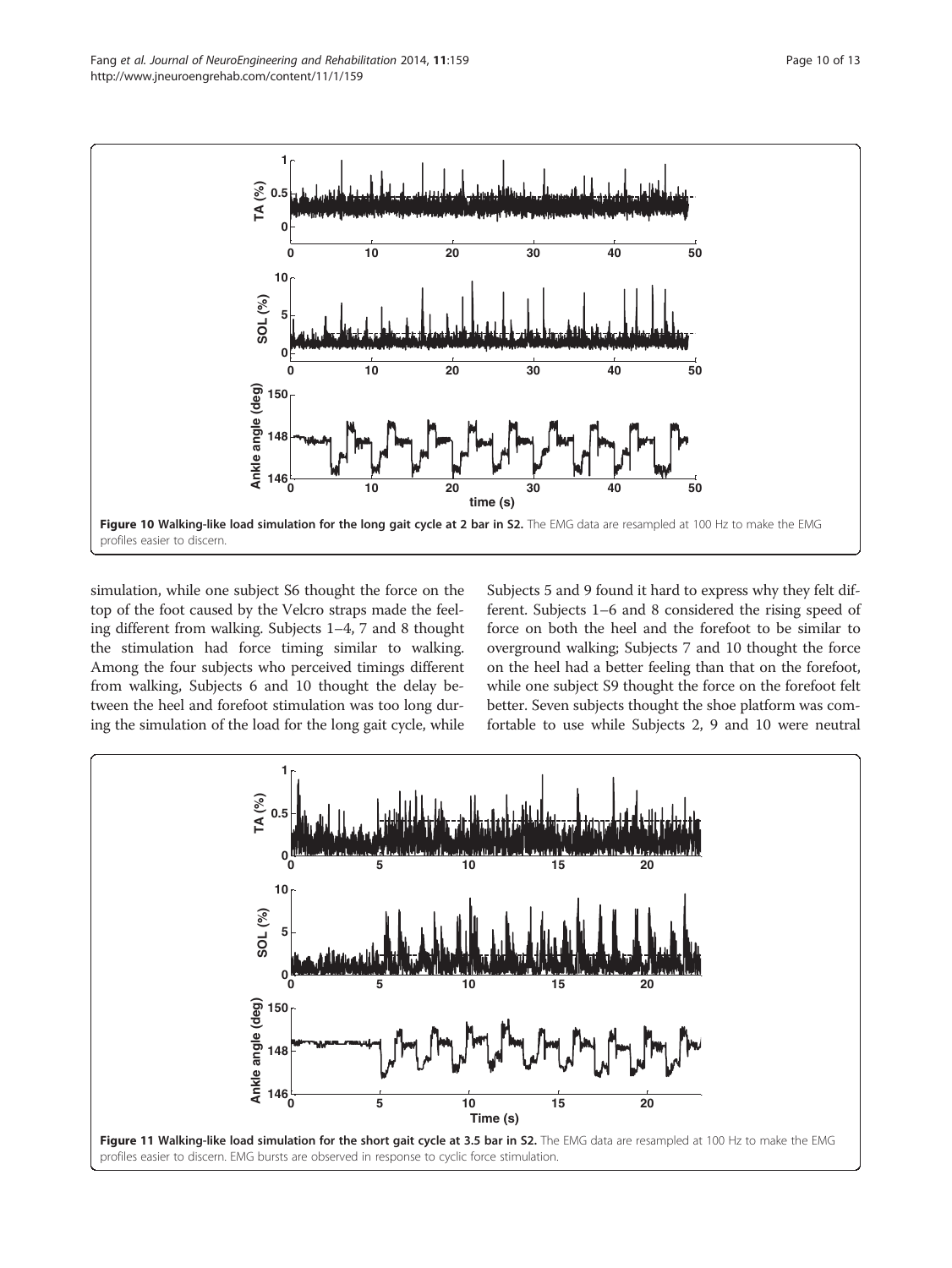<span id="page-11-0"></span>

(neither comfortable nor uncomfortable). Subjects 1 and 3–7 described the stimulation as pressing, Subjects 8 and 10 described it as punching and Subjects 2 and 9 described it as walking.

# **Discussion**

The aim of this work was to investigate the EMG and the ankle angle responses induced by mechanical stimulation from the pneumatic shoe platform, thereby evaluating the performance of the shoe platform as a rehabilitation tool for simulation of walking-like forces on the foot sole of users in a supine position.

The shoe platform included two pressure plates to produce adjustable forces on the heel and the forefoot with an adaptable timing. The simplified force pattern (Figure [4](#page-5-0)(b)) had similar stimulation locations to the normal force pattern (Figure [4\(](#page-5-0)a)). The shoe platform had similar stimulation timings to the normal force pattern: the heel had mechanical stimulation for 40% of the gait cycle, and the forefoot was stimulated during 20- 60% of the gait cycle. The heel and the forefoot were stimulated together for 20% of the gait cycle to simulate the mid-stance phase. However, in contrast to the force pattern during overground walking (Figure [4\(](#page-5-0)a)), where force amplitudes around heel-strike and toe-off were very close, our shoe platform produced a larger force on the heel than on the forefoot, because the area of the pressure plate on the heel was larger than on the forefoot, resulting in a requirement of a larger force on the heel to achieve a similar pressure to that on the forefoot. Furthermore, the heel is not as sensitive to stimulation as the forefoot [\[16\]](#page-13-0). We selected a larger force for the heel for simulating the heel-strike shock [[21\]](#page-13-0). In summary, the target force patterns of the shoe platform had similar stimulation locations and force timings to those during real overground walking. The force amplitude was different, with the aim to simulate the heel-strike dynamics.

Comparing the responses from the slow and fast stimuli, we found that the fast rising speed of the pressure plate increased the EMG values but with the possibility of inducing ankle perturbation. Among the stimulation parameters, the stimulation location was not found to affect the activated muscle. Depending on the subject, the foot stimulation activated one or both of the lower leg muscles studied, regardless of whether the heel or the forefoot was stimulated. The muscle activity had a small increase in response to an increase in the force amplitude, but had a significant increase in response to an increased force application rate. Fast stimuli produced double-burst reflexes with additional ankle perturbations (Figure [8](#page-9-0)(b)), which agrees with a previous description of withdrawal reflexes [\[22](#page-13-0)]. As our study was not designed to investigate the reflex patterns in response to foot sole stimulation, our experiment was not arranged to use the platform to target specific types of receptors. The shoe platform might stimulate the cutaneous mechanoreceptors by dynamic forces, resulting in cutaneous reflexes. The movement of the pressure plate changed the ankle angle, which might bring a stretch reflex. Fast stimuli might also produce withdrawal reflexes. The origin of the reflexes obtained here was not the focus of this study and requires further investigation. From this study we obtained the parameters which avoid the strong reflexes, which meets the aim of our study.

The shoe platform, as a component in the gait orthosis, should avoid these reflex-induced movements to ensure the safety of the user. Therefore, during the walking-like loading simulation, the shoe platform stimulated the foot sole slowly, with the pressure plate extending fully in 0.2 s. By controlling the supply pressures and pneumatic valves, the shoe platform produced various force amplitudes on the foot sole, which allowed simulation of the ground reaction forces that occur during walking at different speeds. The load simulation for both long and short gait cycles increased the EMG activity in the lower leg muscles. This observation is consistent with a previous study which showed that foot loading increases the EMG in the TA during air stepping [[23\]](#page-13-0). A higher pressure produced stimulation with a higher intensity, resulting in a larger EMG response. However, the loading simulation at 3.5 bar did not produce reflex-induced ankle perturbation, which avoids the risk of injury to the user.

Muscle activity, to some extent, reflected the stimulation intensity, which is believed to be related to the sensation intensity for a subject with a normal sensorimotor system. All the subjects felt mechanical stimulation on the foot sole, with the sensation becoming stronger with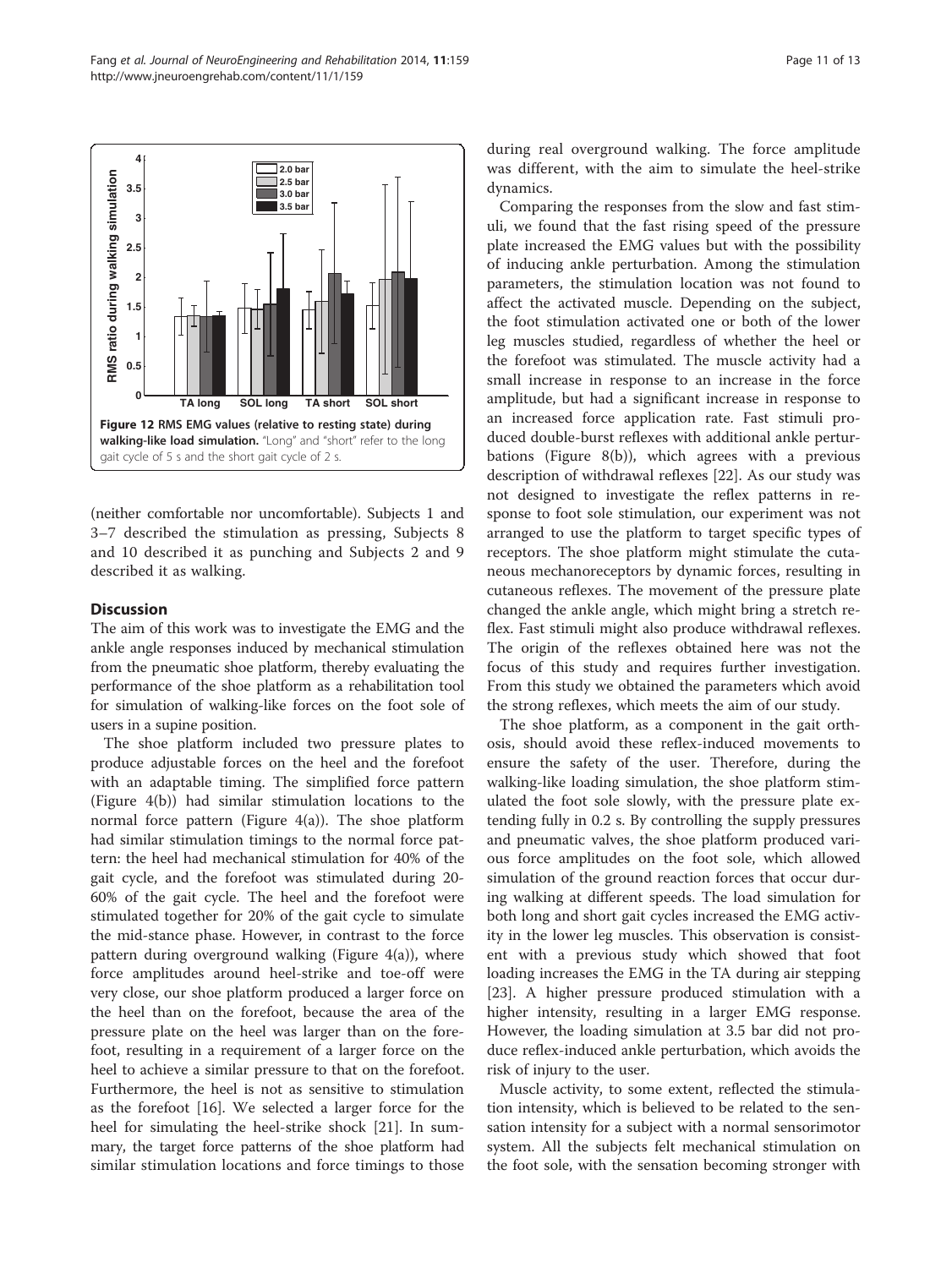<span id="page-12-0"></span>the pneumatic pressure. Nine subjects showed corresponding increases in the EMG bursts from the TA and/ or SOL. The EMG from the gastrocnemius muscle was not recorded in this study, because in a supine position this muscle contacts the bed. The mechanical loading induced some leg motion and produced friction between this muscle and the bed, which might have interfered with the EMG recordings on the gastrocnemius. However, the gastrocnemius muscle can also absorb part of the applied mechanical load. This might explain why TA/SOL muscle activation was not observed in many cases. Among the ten subjects, six subjects thought the mechanical stimulation had similar force timings to walking. Seven subjects anecdotally reported that the rising speed of force on both the heel and the forefoot to be similar to overground walking. Although this feedback was subjective, they provide typical assessments of the shoe platform [\[12\]](#page-13-0).

The force rising time was found to be an important issue to consider during simulation of the ground reaction force. The rising time of the ground pressure ranges from 0.08 s to 0.16 s during overground walking at normal cadence [2]. When the walking speed slowed to 75% of normal cadence, the rising time prolonged to about 0.25 s [2]. In our study, we found that stimulation force with a rising time of 0.05 s produced strong reflexes. To prevent this, we prolonged the rising time to 0.2 s, because i) the pneumatic insole [\[12](#page-13-0)] took about 0.2 s for simulation of ground force, which serves as a reference parameter for our study; ii) we aimed to simulate normal and slow walking, therefore we adopted a rising time in the middle of the range (0.08-0.25 s) of the actual rising time during walking at various speed. To ensure test accuracy, the control valve was adjusted to the target position of 0.2 s and kept at this level during the whole test. A digital valve to accurately control the force rising time is required so that stimulation with other rising times, such as 0.1 s, can be investigated.

The limitation of the shoe platform is that the extension of the pressure plate for mechanical stimulation changed the ankle angle by about 1° on average (Table [6](#page-8-0)), which represents about 3% of the range of motion of the ankle joint during normal gait [\[21\]](#page-13-0). This ankle movement is unavoidable for the current platform structure, but can be reduced if cylinders with a shorter stroke are used.

Further work is required to improve the shoe platform. Pressure sensors should be inserted between the pressure plates and the foot sole so as to record how much force is actually applied on the foot by the shoe platform. The force pattern should be refined by adopting a pressure control valve to adjust the pressure. Although most subjects reported that the stimulation profile (Figure [4](#page-5-0)(b)) was similar to the ground reaction forces that occur during overground walking, the shoe platform needs to control the retraction speed of the pressure plates for better

simulation of walking-like loading. The pneumatic system was easy to control, but noise should be reduced by adopting noise silencers. Further tests should be carried out in neurological patients so as to investigate the potential for clinical application.

# Conclusions

The study determined the stimulation parameters and demonstrated the technical feasibility of the dynamic shoe platform to simulate walking-like forces on the foot sole. With able-bodied users in a supine position, the shoe platform applied mechanical forces on the foot sole, which increased the EMG bursts in the lower leg muscles and produced loading sensation that is similar to the ground reaction forces during overground walking. The shoe platform was demonstrated to be a useful tool for stimulation of the foot sole, thus it has potential to be incorporated in a gait orthosis for ground reaction force simulation.

#### Competing interests

The authors declare that they have no competing interests.

#### Authors' contributions

JF developed the shoe platform, designed and conducted the experiments, performed data collection, analysis and interpretation, and drafted the manuscript. AV assisted with the platform development, experiment design, data interpretation and revised the manuscript. SG and BAC assisted with experiment design, reflex interpretation and revised the manuscript. KJH developed reflex determination methods, participated in data interpretation and statistical analysis, and drafted the manuscript. All authors read and approved the final manuscript.

#### Acknowledgements

The first author (JF) was the recipient of a scholarship from the China Scholarship Council for PhD study in the School of Engineering, University of Glasgow [2]. We thank Dr Heiner Baur, Department of Health, Bern University of Applied Sciences, for helpful discussion regarding the EMG data analysis. Jittima Saengsuwan MD, Institute for Rehabilitation and Performance Technology, Bern University of Applied Sciences, provided advice on and assistance with the statistical data analysis. The authors wish to acknowledge the staff of the Queen Elizabeth National Spinal Injuries Unit in Glasgow who provided advice and guidance for the project.

#### Author details

<sup>1</sup>Institute for Rehabilitation and Performance Technology, Division of Mechanical Engineering, Department of Engineering and Information Technology, Bern University of Applied Sciences, 3400 Burgdorf, Switzerland. <sup>2</sup>Centre for Rehabilitation Engineering, School of Engineering, University of Glasgow, Glasgow, UK. <sup>3</sup>Biomedical Engineering, University of Strathclyde, Glasgow, UK.<sup>4</sup> Physical Therapy Program, Wayne State University, Detroit, USA.

#### Received: 8 May 2014 Accepted: 21 November 2014 Published: 28 November 2014

#### References

- 1. Fang J, Gollee H, Galen S, Allan DB, Hunt KJ, Conway BA, Vuckovic A: Kinematic modelling of a robotic gait device for early rehabilitation of walking. Proc Inst Mech Eng H. 2011, 225:1177–1187.
- 2. Fang J: Computer modelling and experimental design of a gait orthosis for early rehabilitation of walking. Glasgow, UK: PhD thesis. University of Glasgow, School of Engineering; 2013.
- 3. Duysens J, Clarac F, Cruse H: Load-regulating mechanisms in gait and posture: comparative aspects. Physiol Rev 2000, 80:83–133.